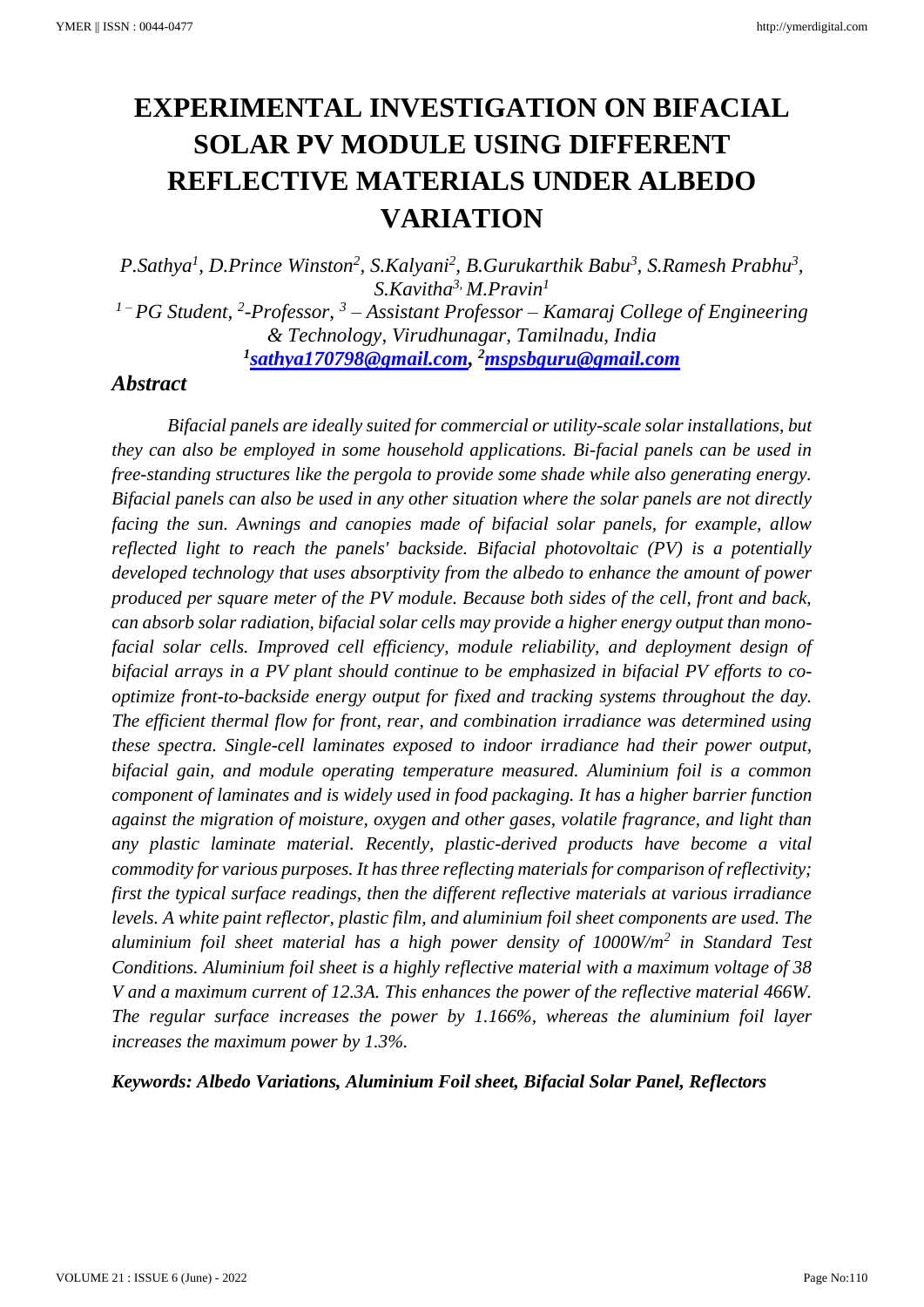# **1. INTRODUCTION:**

Traditional (monofacial) solar panels collect sunlight on one light-absorbing side and reflect the light energy that cannot be captured. Bifacial solar panels, on the other hand, have solar cells on both sides, rather than just one. This allows the panels to absorb light from both the front and back. In practice, this means that a bifacial solar panel can collect light reflected from the ground or another surface. Bifacial cells and modules gather light that falls on the front side of the panels as well as light that falls on the back. The total irradiance absorbed by the panel will grow as a result, and the current generated by the panels will increase as well. Three key aspects influence the thermal balance in a PV module: I absorbed, transmitted and reflected irradiance; ii) conversion losses due to thermalisation, entropy production, recombination, or parasitic absorbance and iii) heat losses due to radiation and convection.

The irradiance that enters the cell is either absorbed or transmitted (M.W.P.E. Lamersa,). Consumers are increasingly demanding food that is ready to eat or that can be stored for a few days or up to several years. Furthermore, modern items must be delicious, enticing, healthful, and secure. Food is an inherently unstable system that is always changing. It could only be accomplished using packaging materials safe for human consumption, have balanced sensory qualities, provide the necessary environmental protection, and prevent the unintended loss of volatiles from food. Furthermore, packages provide all pertinent information; confirm the validity of the food for appropriate disposal. All of these factors contribute toward packaging's high position in the modern production process (manuela lamberti). Because of some of its key characteristics, such as insolubility in water, resistance to corrosion and electricity, ease of processing by heat and moulding, high lifetime, and compact size, micro plastics play a significant role in our daily lives. The constituent units of ethylene, propylene, styrene, and vinyl chloride in plastics can be linear and cross-linked. Thermoplastics are a type of plastic made out of linear or minimally cross-linked polymers that do not undergo chemical changes in composition when heated and may be molded repeatedly.

A large amount of used plastic pollutes the environment, endangering marine life, reducing soil fertility and contaminating ground water, inefficient soil management and lack of funds for trash management. Are the path of plastic trash creation and the current plastic waste management system have been thoroughly examined in this study (Monjur Mourshed). The thermosetting plastics are those that have a lot of cross-linking. A chemical reaction happens during the thermal formation phase are irreversible (Klein2012). Thermoplastics might melt and assume shape just once; once solidified, they stay solid for a longer time. Solid waste (SW) is non-liquid, non-gaseous, hazardous, or non-hazardous, organic, or non-organic, fresh, biodegradable, or non-biodegradable useless items that result from our daily work in the form of trash, garbage, and sludge (Monjur Mourshed). The albedo refers to the ratio of reflected light to incident light, which is used to boost power based on the front and rear side irradiance. To increase the power, reflective materials for plastic film, white paint reflectors, and aluminium foil sheets is highly reflective material enhance reflect the irradiance based on mechanical and chemical qualities.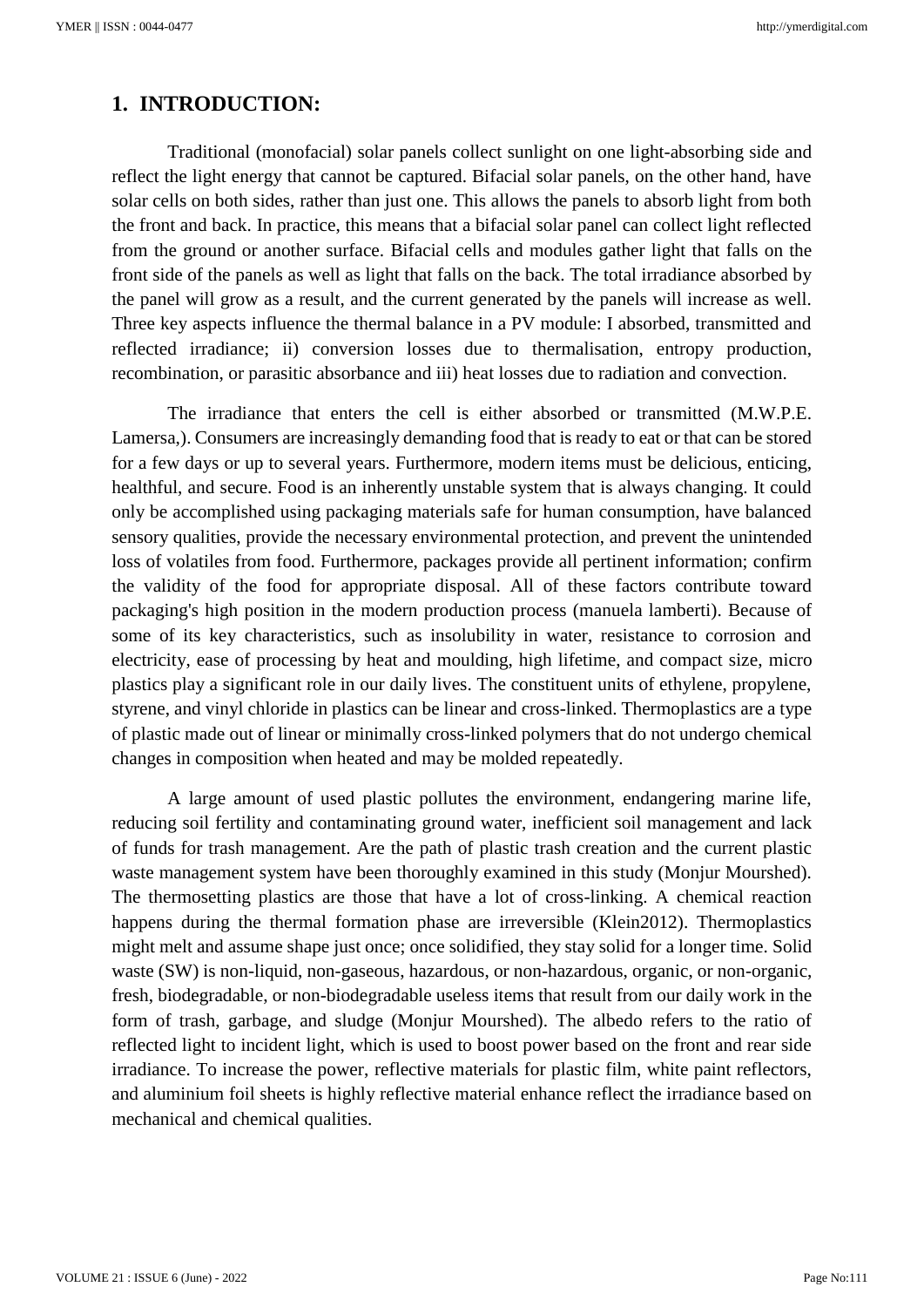| <b>Irradiance</b><br>(W/m <sup>2</sup> ) | $V_m(v)$ | $\mathbf{I}_{m}(\mathbf{A})$ | $P_m(W)$ |
|------------------------------------------|----------|------------------------------|----------|
| 1000                                     | 38.3     | 11.0                         | 421.3    |
| 920                                      | 38.2     | 10.1                         | 386.6    |
| 850                                      | 38.1     | 9.4                          | 356.2    |
| 780                                      | 38       | 8.6                          | 326.0    |
| 715                                      | 38       | 7.9                          | 298.9    |
| 650                                      | 38       | 7.2                          | 271.7    |
| 450                                      | 37.7     | 5.0                          | 186.6    |
| 350                                      | 37.6     | 3.9                          | 144.8    |
| 275                                      | 37.3     | 3.0                          | 112.8    |
| 166                                      | 37.2     | 1.8                          | 67.9     |
| 87                                       | 36.3     | 1.0                          | 34.7     |

**Table 1: Bifacial panel without material**

|           | Table 2: Bifacial with white paint |  |  |
|-----------|------------------------------------|--|--|
| reflector |                                    |  |  |

| <b>Irradiance</b><br>(W/m <sup>2</sup> ) | $V_m(v)$ | $\mathbf{I}_{m}(\mathbf{A})$ | $P_m(W)$ |
|------------------------------------------|----------|------------------------------|----------|
| 1000                                     | 38.2     | 11.3                         | 432.4    |
| 920                                      | 38.2     | 10.4                         | 397.8    |
| 850                                      | 38       | 9.6                          | 365.6    |
| 780                                      | 38       | 8.8                          | 335.5    |
| 715                                      | 38       | 8.1                          | 307.6    |
| 650                                      | 38       | 7.4                          | 279.6    |
| 450                                      | 37.4     | 5.1                          | 190.5    |
| 350                                      | 37.3     | 4.0                          | 147.8    |
| 275                                      | 37.3     | 3.1                          | 116.1    |
| 166                                      | 37       | 1.9                          | 69.5     |
| 87                                       | 36.1     | 1.0                          | 35.6     |

# **Table 3: Bifacial panel with Plastic film reflector**

| <b>Irradiance</b><br>(W/m <sup>2</sup> ) | $V_m(V)$ | $\mathbf{I}_{m}(\mathbf{A})$ | $P_m(W)$ |
|------------------------------------------|----------|------------------------------|----------|
| 1000                                     | 38.1     | 11.6                         | 442.3    |
| 920                                      | 38.1     | 10.7                         | 407.0    |
| 850                                      | 38.1     | 9.9                          | 376.0    |
| 780                                      | 38       | 9.1                          | 344.1    |
| 715                                      | 37       | 8.3                          | 307.1    |
| 650                                      | 37       | 7.5                          | 279.2    |
| 450                                      | 36.8     | 5.2                          | 192.3    |
| 350                                      | 36.8     | 4.1                          | 149.5    |
| 275                                      | 36.8     | 3.2                          | 117.5    |
| 166                                      | 36.1     | 1.9                          | 69.6     |
| 87                                       | 36       | 1.0                          | 36.4     |

# **Table 4: Bifacial panel with Aluminium foil sheet reflector**

| <b>Irradiance</b><br>(W/m <sup>2</sup> ) | $V_m(V)$ | $\mathbf{I}_{m}(\mathbf{A})$ | $P_m(W)$ |
|------------------------------------------|----------|------------------------------|----------|
| 1000                                     | 38       | 12.3                         | 466.3    |
| 920                                      | 37.8     | 11.3                         | 426.7    |
| 850                                      | 37.6     | 10.4                         | 392.1    |
| 780                                      | 37.5     | 9.6                          | 358.9    |
| 715                                      | 37       | 8.8                          | 324.6    |
| 650                                      | 36.9     | 8.0                          | 294.3    |
| 450                                      | 36.7     | 5.5                          | 202.6    |
| 350                                      | 36.5     | 4.3                          | 156.7    |
| 275                                      | 36.3     | 3.4                          | 122.5    |
| 166                                      | 35.8     | 2.0                          | 72.9     |
| 87                                       | 35.5     | 1.1                          | 37.9     |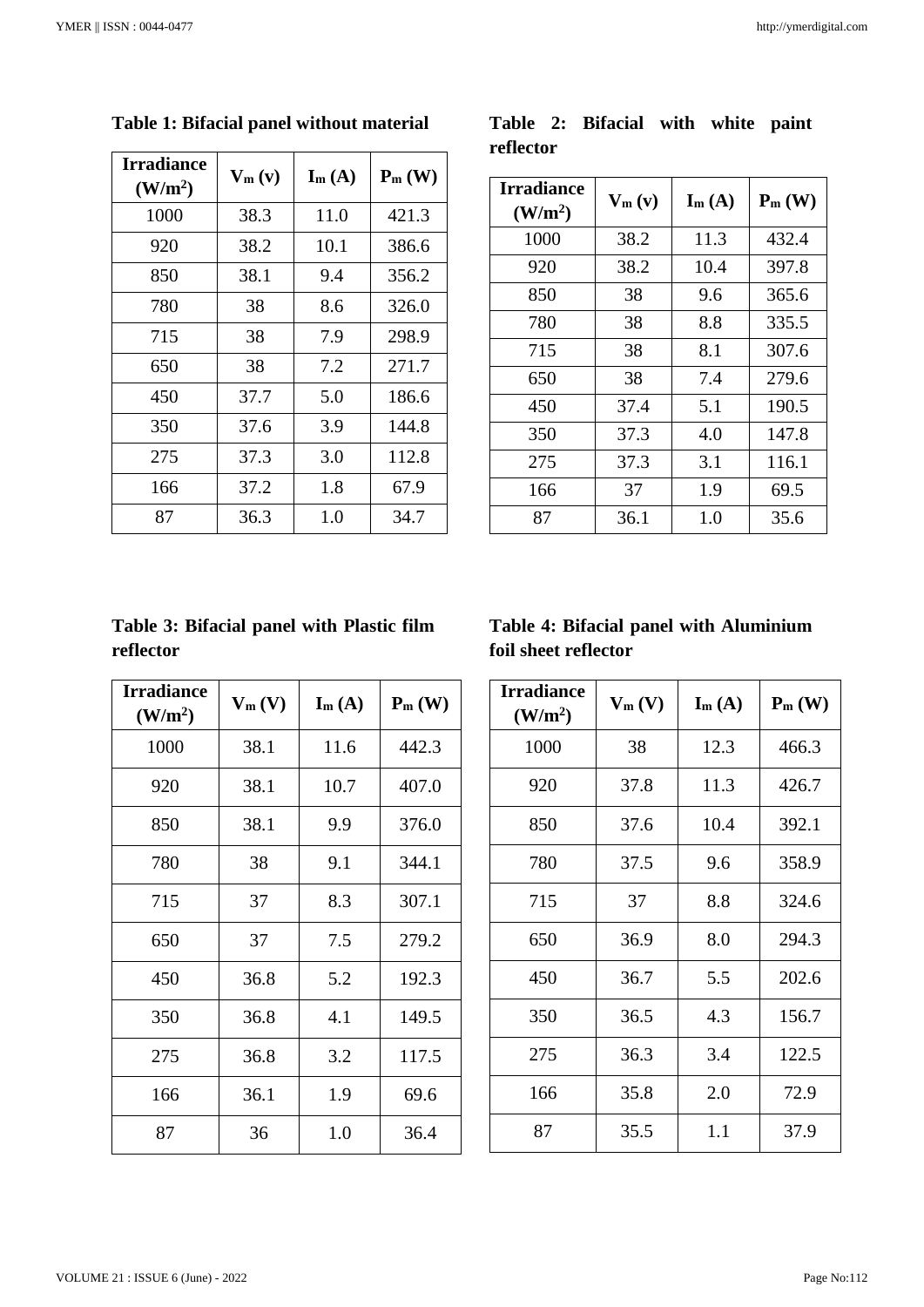

# **Figure 1: Power Comparison for Different Reflective Materials**

# **II. EXPERIMENTAL PROCEDURE:**

#### **Material preparation:**

This research looked into several materials to see whether they could boost power based on reflection for these albedo changes. Materials such as plastic film, white paint reflector, and aluminium foil sheet are collected from shops and industries then the reflective value compared to albedo radiation based on a normal surface or without material reading to compare the power from a bifacial PV module. The colour white was chosen for all surfaces since it has a high reflectivity for these panels.

## **Procedure:**

Solar panels with a bifacial design generate power from both the front and back of the panel. The front of the panel will look like any other, while the rear will contain a thin-film layer that can collect indirect light and provide a power boost. The boost will be different depending on what's beneath the panel, such as a bright, white, flat commercial roof, grass, gravel, lightcolour cement, or black asphalt. The power gain might range from a few percent to up to ten percent under optimal conditions, according to some manufacturers. Solar panels with bifacial modules, on the other hand, are frequently more expensive. The experimental setup was designed to improve the accuracy of measurements made with the following instruments: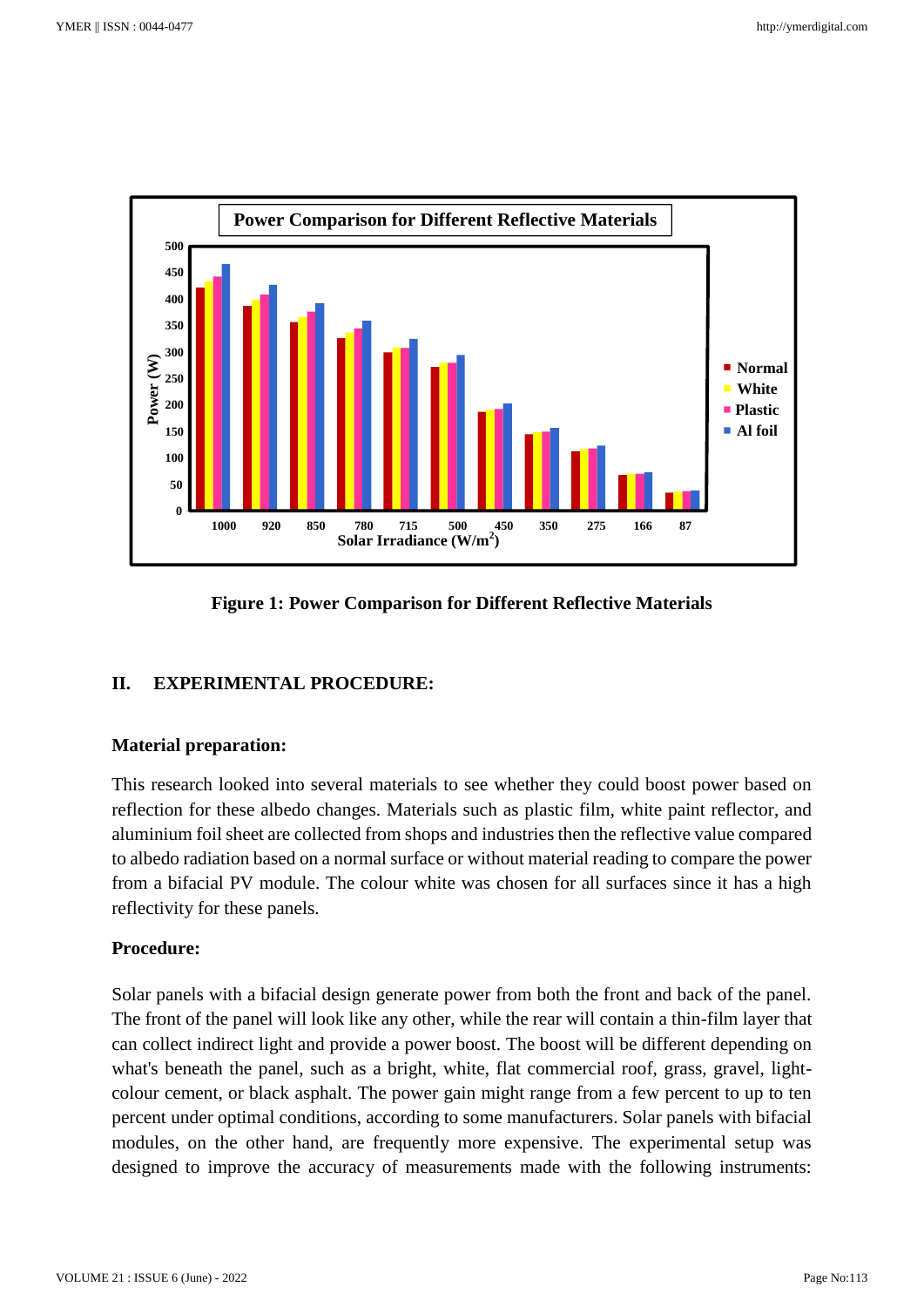ammeter, voltmeter, pyranometer, and thermal imaging camera. In comparison to the standard, the materials used include plastic film, white paint reflector, and aluminium foil sheet. The ammeter is used to measure bifacial current levels for different materials; the voltmeter has been used to measure voltage levels; the thermal image camera is also used to capture temperature levels; and finally, the pyranometer is then used to measure different irradiance levels to help determine albedo variations.

#### **III. EXPERIMENTAL SET UP:**



**Figure 2: Experimental set up for white reflector**

### **IV. RESULT & DISCUSSION:**

To improve power for different reflecting materials based on albedo differences, for comparing materials with or without material reading by voltage, current, or power based on reflectance.

## **Without material:**

The bifacial PV panel both side reflection for front and rear side variations, experimental verification for normal surface or without materials albedo variation based on the different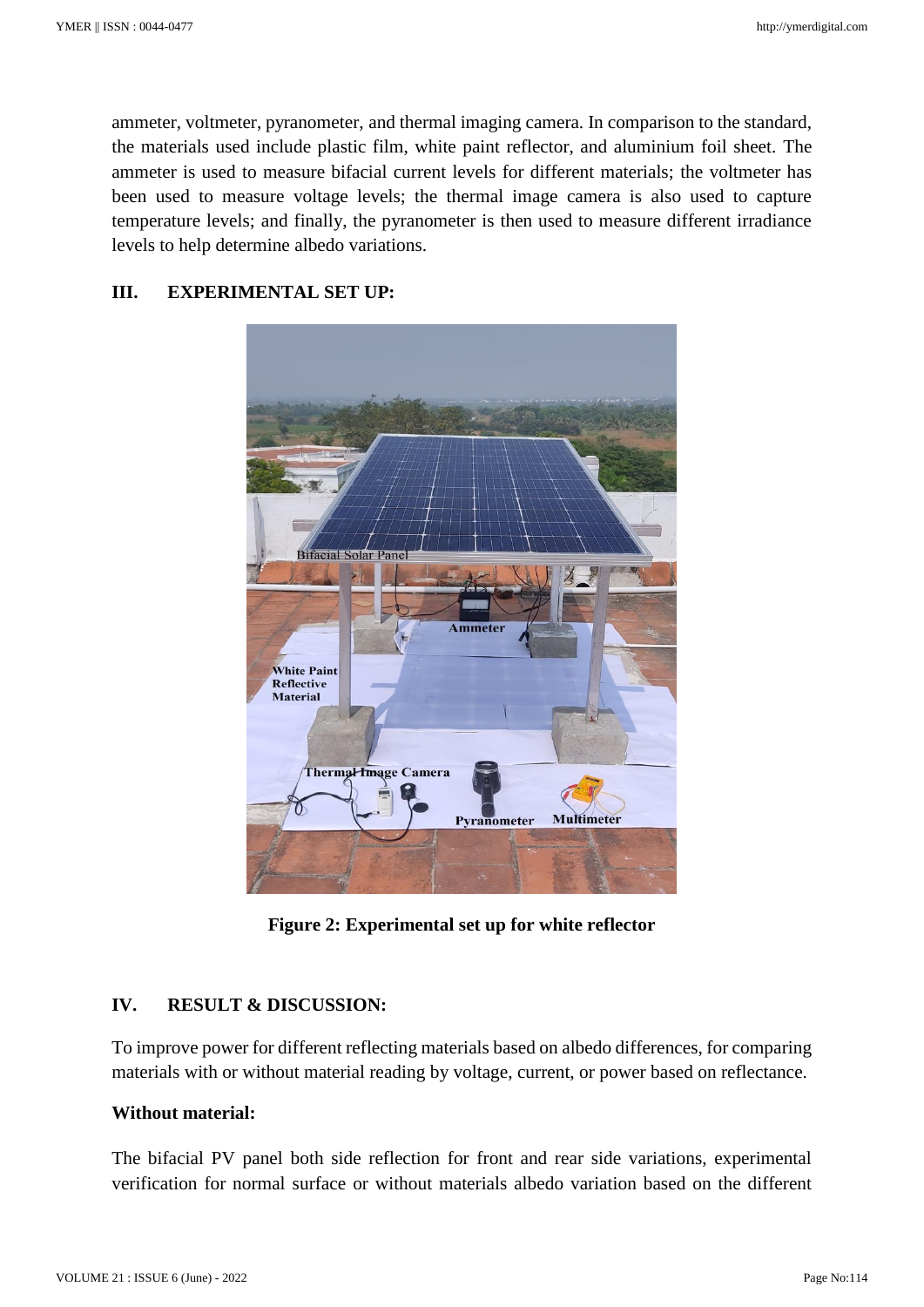irradiance levels shown in Table.1 produces a power of 421.3 Watts for the standard test conditions, which is higher than the balance irradiance levels without material albedo level of 1.666%.

### **White paint reflector:**

The white paint reflector on the bifacial panel surface enhances the rear side irradiance based on the front side irradiance. The white colour has highly reflective properties, but it cannot absorb the radiation to reflect the surface. The standard test conditions of solar irradiance produce the power of 432.3 Watts as shown in Table 2, the white paint reflector albedo level of 2.3 percent.

### **Plastic film reflector:**

The plastic film reflector surface bifacial panel rear side irradiance increased by the reflectivity on rear side irradiation compared with the front side irradiance. The full radiation by the rear side irradiance enhanced the power compared to the normal surface power. As shown in Table 3, the plastic film produces the power in Standard Test Conditions (STC) of 442.3 Watts and an albedo level of 1.23%.

### **Aluminum foil sheet reflector:**

The aluminium foil sheet mostly enhanced the power based on these chemical and mechanical properties. It has highly increased the reflectivity based on the albedo level compared to the other reflective materials. The standard test condition or full radiation to generate power is 466.3 Watts. These materials have high reflectivity and enhance their power based on their irradiance. The albedo value for an aluminium foil sheet is 1.3%.

## **V. CONCLUSION:**

Because both sides of the cell, front and back, can absorb solar radiation and albedo, bifacial solar cells were designed with the goal of obtaining higher photovoltaic energy output than BPV solar cells with various reflective materials. It's worth noting that, depending on the material, the efficiency of the back of a bifacial solar cell is about 1% lower than that of the front side. According to studies, the condition for obtaining higher output energy from bifacial solar cells depends on the reflectivity of nearby ground (e.g. snow) or other artificial surfaces, as well as the reflective material aluminium foil sheet, as opposed to other reflective materials such as normal surface, white paint reflector, plastic film, and other reflective materials. Variations in albedo levels were compared. To summarize, even when high rear irradiation results in warmer bifacial modules, the advantage from bifaciality overcomes the losses from moderate heating. Even under high albedo conditions, changes in different materials, such as plastic film or aluminium sheet, which increase efficient heat transmission, may further reduce the steady state temperature of bifacial PV panels compared to material PV panels. The bifacial PV module uses an aluminium foil sheet with a high reflectivity under albedo conditions to increase the power by 466.3 Watts.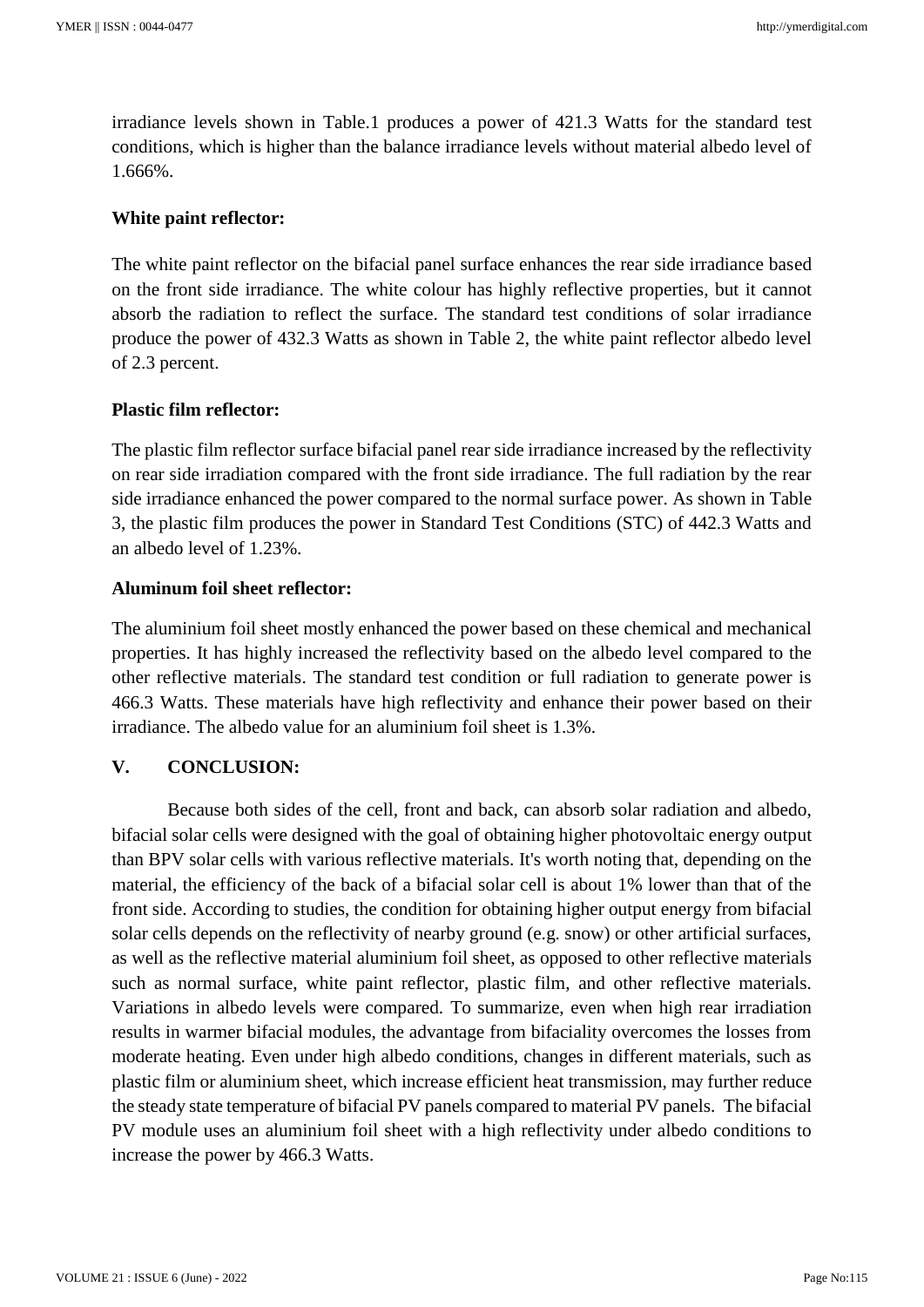# **References:**

- [1] Yu B, Song D, Sun Z, et al. A study on electrical performance of N-type bifacial PV modules. *Solar Energy*2016; 137:129-133. doi:10.1016/j.solener.2016.08.011
- [2] Wong J, Raj S, Ho JW, Wang J, Lin J. Voltage Loss Analysis for Bifacial Silicon Solar Cells : Case for Two-Dimensional Large-Area Modelling. Published online 2017.
- [3] Optimization and performance of bifacial solar modules: A global perspective*. Appl Energy*. 2018;212(December 2017):1601-1610. doi:10.1016/j.apenergy.2017.12.041
- [4] Sng E, Roy S. Solar Energy Simulation of Bifacial Panels for Performance Optimisation. Published online 2020:2590-2595.
- [5] Sargunanathan S, Elango A, Mohideen ST. Performance enhancement of solar photovoltaic cells using effective cooling methods: A review. *Renew Sustain Energy Rev*. 2016;64:382-393. doi:10.1016/j.rser.2016.06.024
- [6] Ramezanalizadeh H. Effect of milling process on microstructural and properties of a ball-milled Al-based nanocomposite powder. *Adv Mater Process Technol*. 2021;00(00):1-9. doi:10.1080/2374068X.2021.1896862
- [7] Rachchh R, Kumar M, Tripathi B. Solar photovoltaic system design optimization by shading analysis to maximize energy generation from limited urban area. *Energy Conversion and Management*. 2016;115:244-252. doi:10.1016/j.enconman.2016.02.059
- [8] Nussbaumer H, Janssen G, Berrian D, et al. Accuracy of simulated data for bifacial systems with varying tilt angles and share of diffuse radiation. *Sol Energy*. 2020;197(July 2019):6-21. doi:10.1016/j.solener.2019.12.071
- [9] Nagayoshi H, Murooka T. TiO<sup>2</sup> Nanoparticle/SiO<sup>2</sup> Composite Back Reflector for Solar Cells. *Energy Procedia*. 2015;77:242-247. doi:10.1016/j.egypro.2015.07.034
- [10] Moehlecke A, Febras FS, Zanesco I. Electrical performance analysis of PV modules with bifacial silicon solar cells and white diffuse reflector. *Sol Energy*. 2013;96:253- 262. doi:10.1016/j.solener.2013.07.028
- [11] G. B. Balachandran *et al.*, "A relative study on energy and exergy analysis between conventional single slope and novel stepped absorbable plate solar stills," *Environ. Sci. Pollut. Res.*,vol. 28, no. 41, pp.57602–57618, 2021, doi: 10.1007/s11356-021-14640-9.
- [12] G. B. Balachandran *et al.*, "Investigation on the performance enhancement of singleslope solar still using green fibre insulation derived from Artocarpus heterophyllus rags reinforced with Azadirachta indica gum," *Environ. Sci. Pollut. Res.*, vol. 28, no. 25, pp. 32879–32890, 2021, doi: 10.1007/s11356-021-13062-x.
- [13] G. B. Balachandran, P. W. David, A. B. P. Vijayakumar, A. E. Kabeel, M. M.